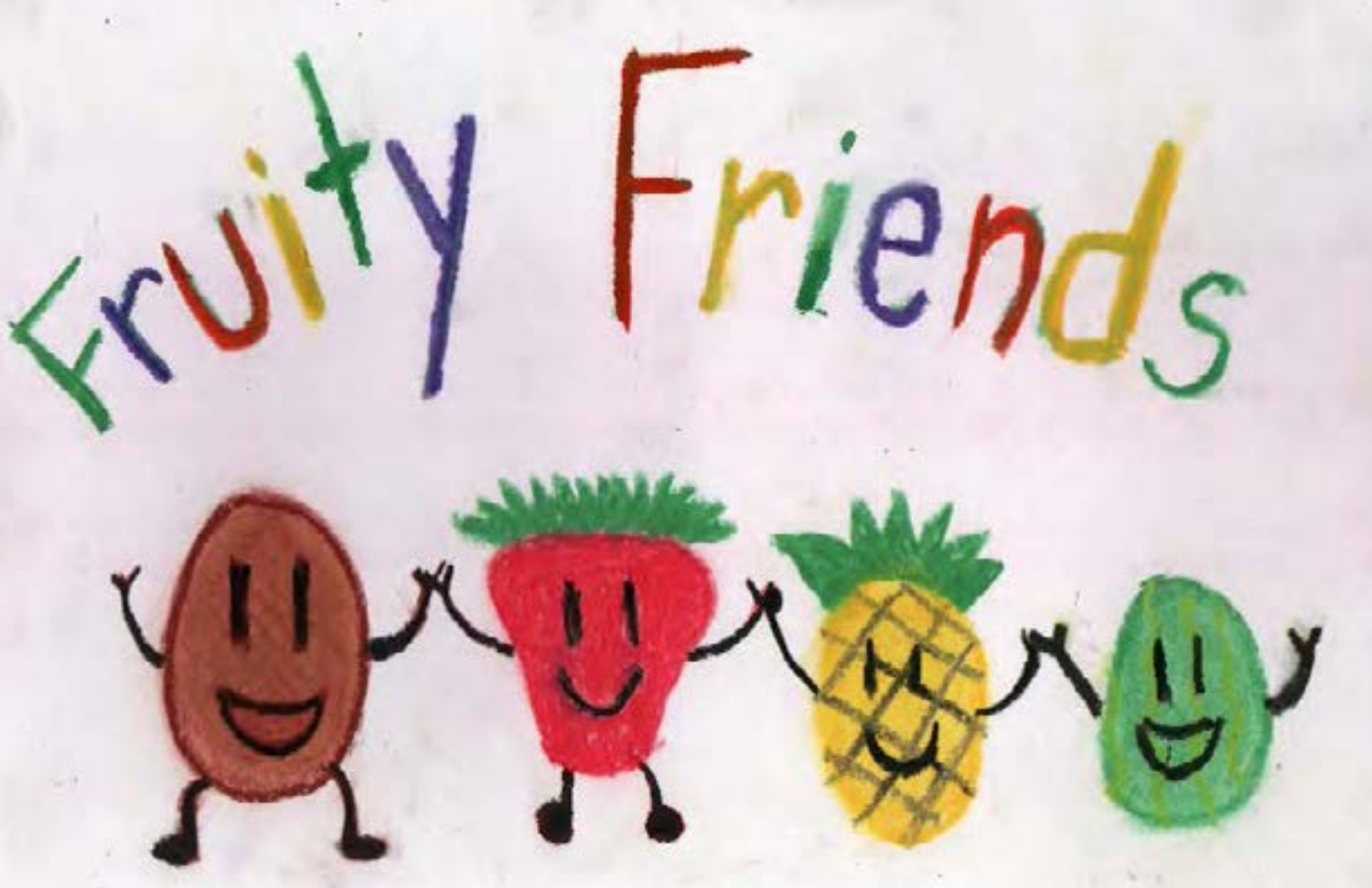It was a beautiful morning, and the sun was just starting to rise. The house was empty, and the fruit set on the counter were just waking up. They could tell that the day was going to be great because they usually never have the house all to themselves. They could do anything they wished.

Dedicated to my mom for making me eat my fruits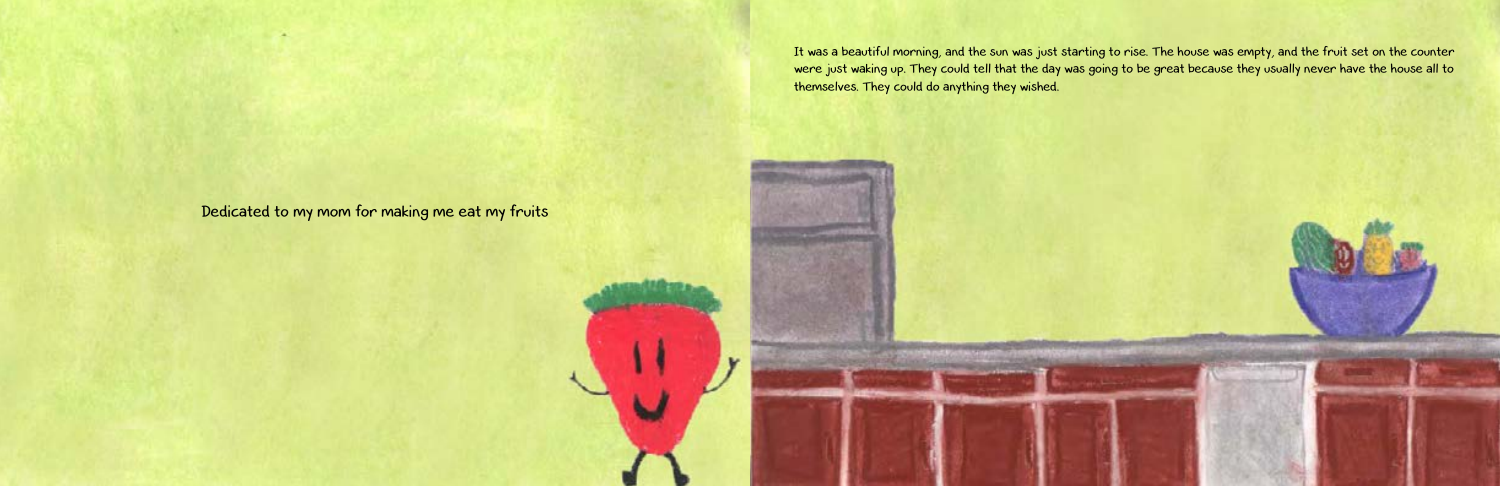As the fruit got up out of their bowl, their idea of a great day changed instantly. Sally Strawberry was already awake and waiting for them. Penny Pineapple, Katie Kiwi and Wally Watermelon all had frightened looks on their faces. They knew this day was not going to be a good one.

Sally Strawberry began making fun of the other fruits. First, she started with Katie Kiwi. "You're brown!" Sally Strawberry yelled. "What kind of fruit is brown?" Katie Kiwi's smile turned to a frown. "And you're fuzzy! No one wants to be friends with a fuzzy fruit!" Katie Kiwi didn't know what to say. She slowly walked alone to the fridge.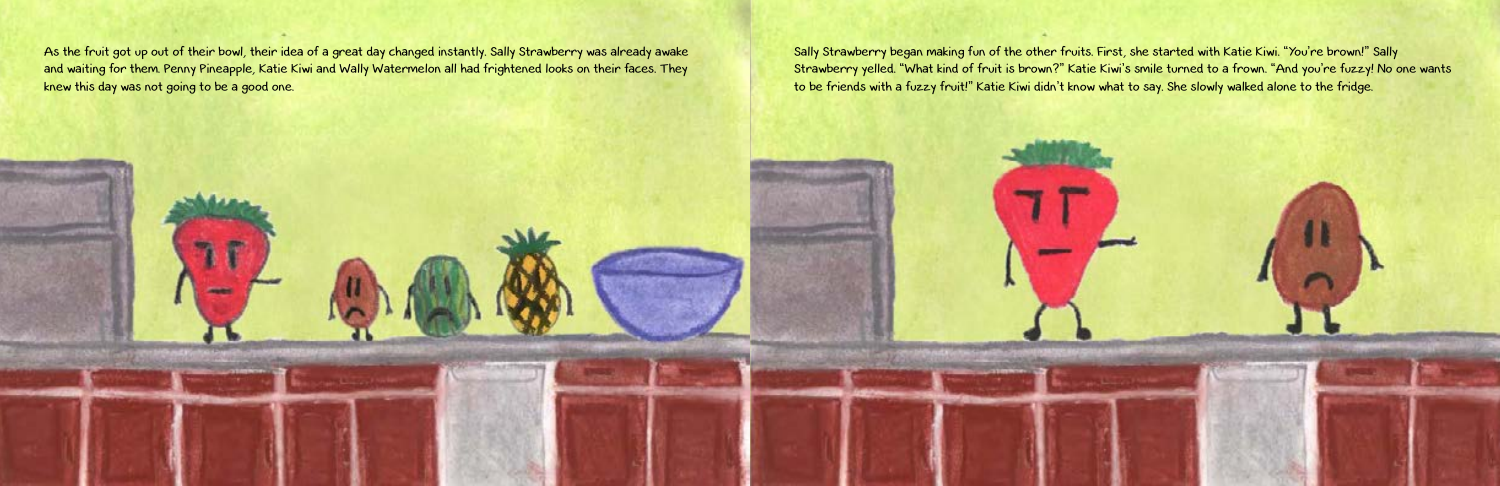Sally Strawberry then moved on to Penny Pineapple. "You have sharp points on your sides! No one wants to friends with a fruit that will hurt them." Penny Pineapple's eyes filled with tears. "You have pointy hair too. Look at my hair, it's soft. Thats why fruit want to be friends with me and not you." Penny Pineapple had no words to say as she walked crying to the fridge to meet Katie Kiwi.

Lastly, Sally Strawberry walked up to Wally Watermelon who at this point was looking for all his friends. "You're fat!" Sally Strawberry laughed. "And you're green! Fruit aren't green, vegetables are! Who wants to be friends with a fat, green fruit?" Wally Watermelon got very angry. He tried to defend himself. "I'm not fat, I'm just a watermelon and they are the biggest fruit." Sally Strawberry didn't even pay attention and Wally Watermelon walked angrily to the fridge to find his friends.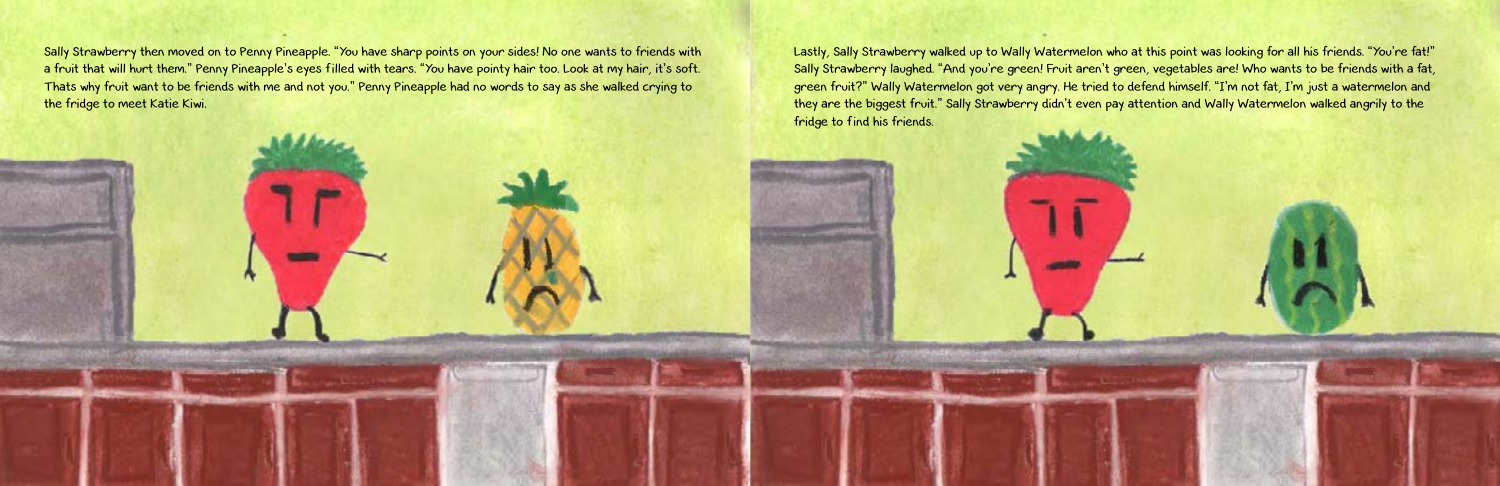All the fruit sat alone in the fridge wondering what to do about Sally Strawberry. "I hope the other fruits like me even though I'm fuzzy," Katie Kiwi said sadly. "Me too, I don't want to hurt my friends because I have sharp points on my sides. Sally Strawberry isn't like us and we don't make fun of her," Penny Pineapple wimpered. The fruit dec<mark>ided to</mark> ignore Sally Strawberry until she apologized so they walked out of the fridge to have fun on their own without her.



Meanwhile, as the fruit were talking in the fridge, Sally Strawberry was walking back to the bowl. She began to think of all the mean things she said to the other fruit. They were supposed to be her friends. She felt mean and didn't know what to do. She started walking towards the fridge and came across the other fruit.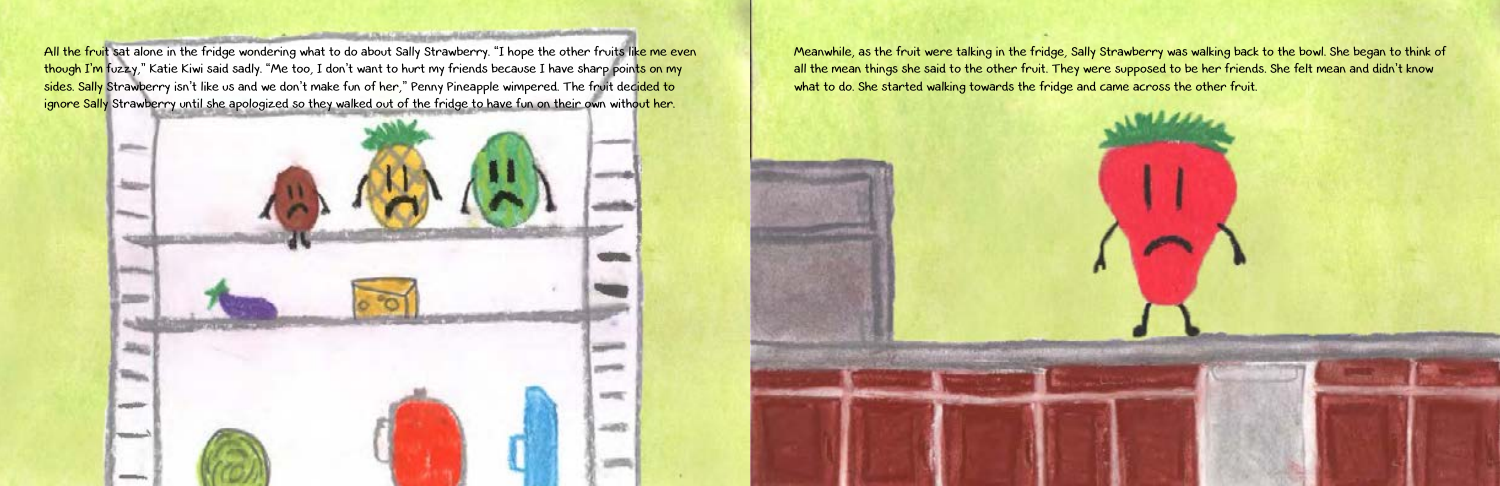They were all having fun and laughing together. Sally Strawberry was very sad. As she walked past the fruit, she saw them having such a good time. She wondered why they didn't want to talk to her. Then she realized, "Maybe the fruits don't like being made fun of just like I don't like being alone," she thought. "I think I should apologize to them." Sally Strawberry then walked over to her friends and apologized for being so mean.

"I'm sorry for calling you fuzzy Katie Kiwi" Sally Strawberry said softly. "And I'm sorry for saying you have sharp points that would hurt your friends Penny Pineapple. Lastly, I'm sorry for calling you fat Wally Watermelon. I realized that all fruits are different and thats what makes us such good friends. I won't have any friends if I keep making fun of them." "It's okay, we forgive you," all the fruits said at once. They all held hands and had fun together for the rest of the day.